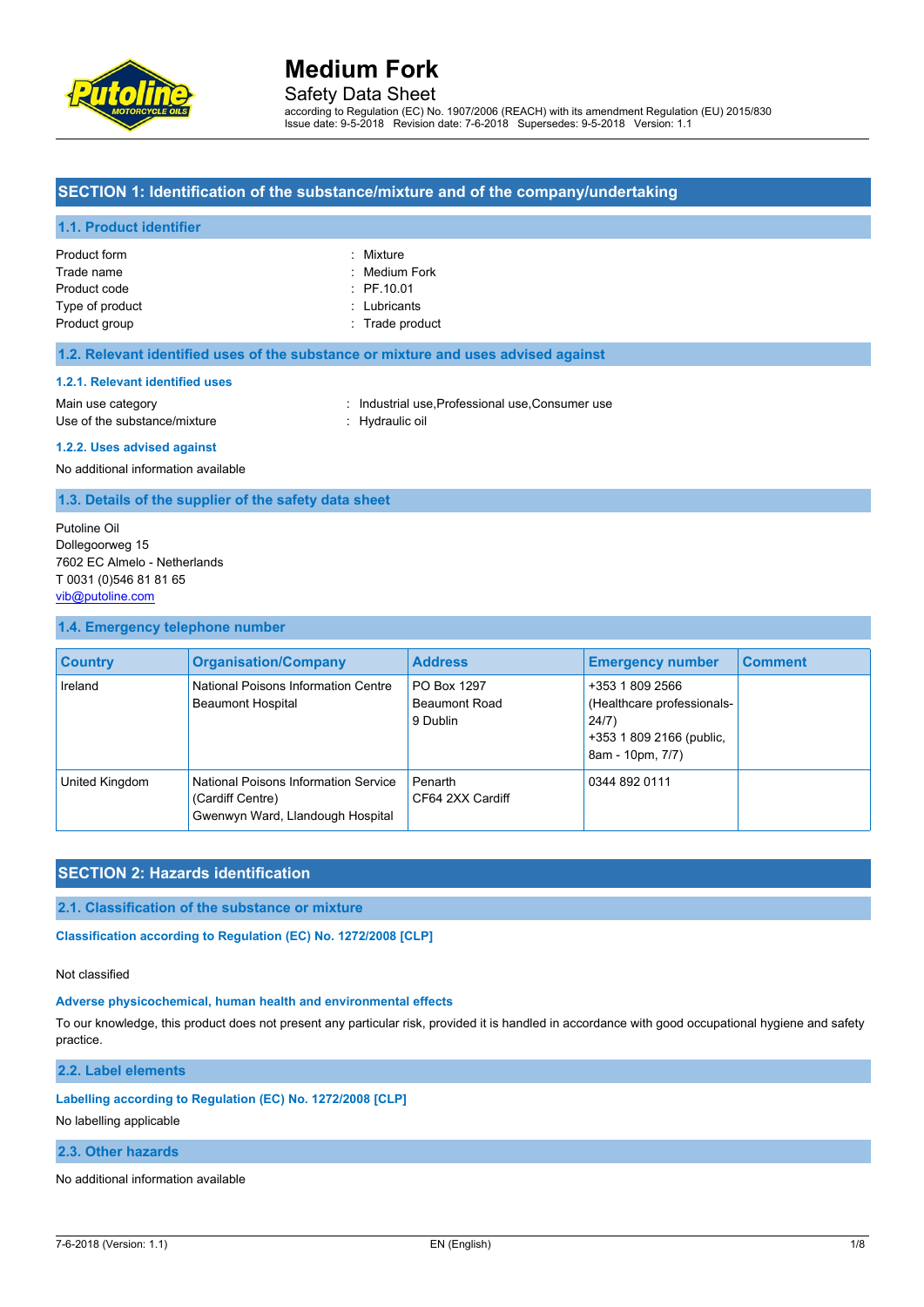Safety Data Sheet

according to Regulation (EC) No. 1907/2006 (REACH) with its amendment Regulation (EU) 2015/830

#### **SECTION 3: Composition/information on ingredients**

#### **3.1. Substances**

Not applicable

**3.2. Mixtures**

Comments : Highly refined mineral oils and additives.

Comments : The highly refined mineral oil contains <3% (w/w) DMSOextract, according to IP346. This mixture does not contain any substances to be mentioned according to the criteria of section 3.2 of REACH Annex II

## **SECTION 4: First aid measures 4.1. Description of first aid measures** First-aid measures general : If you feel unwell, seek medical advice (show the label where possible). First-aid measures after inhalation : Remove person to fresh air and keep comfortable for breathing. First-aid measures after skin contact : Wash skin with plenty of water. First-aid measures after eye contact : Rinse eyes with water as a precaution. First-aid measures after ingestion : Call a poison center or a doctor if you feel unwell. Do not induce vomiting **4.2. Most important symptoms and effects, both acute and delayed** Symptoms/effects : No additional information available. Not expected to present a significant hazard under anticipated conditions of normal use. Symptoms/effects after ingestion : May result in aspiration into the lungs, causing chemical pneumonia.

**4.3. Indication of any immediate medical attention and special treatment needed**

Treat symptomatically.

| <b>SECTION 5: Firefighting measures</b>                         |                                                                                                                                                            |
|-----------------------------------------------------------------|------------------------------------------------------------------------------------------------------------------------------------------------------------|
| 5.1. Extinguishing media                                        |                                                                                                                                                            |
| Suitable extinguishing media<br>Unsuitable extinguishing media  | : Water spray. Dry powder. Foam. Carbon dioxide.<br>: Do not use a heavy water stream.                                                                     |
| 5.2. Special hazards arising from the substance or mixture      |                                                                                                                                                            |
| Fire hazard<br>Hazardous decomposition products in case of fire | : Combustible liquid.<br>: Toxic fumes may be released. Incomplete combustion releases dangerous carbon<br>monoxide, carbon dioxide and other toxic gases. |
| <b>5.3. Advice for firefighters</b>                             |                                                                                                                                                            |
| Protection during firefighting                                  | : Do not attempt to take action without suitable protective equipment. Self-contained<br>breathing apparatus. Complete protective clothing.                |

| <b>SECTION 6: Accidental release measures</b>                            |                                                                                                                                                                |  |
|--------------------------------------------------------------------------|----------------------------------------------------------------------------------------------------------------------------------------------------------------|--|
| 6.1. Personal precautions, protective equipment and emergency procedures |                                                                                                                                                                |  |
| 6.1.1. For non-emergency personnel                                       |                                                                                                                                                                |  |
| Emergency procedures                                                     | : Ventilate spillage area.                                                                                                                                     |  |
| 6.1.2. For emergency responders                                          |                                                                                                                                                                |  |
| Protective equipment                                                     | : Do not attempt to take action without suitable protective equipment. For further information<br>refer to section 8: "Exposure controls/personal protection". |  |
| <b>6.2. Environmental precautions</b>                                    |                                                                                                                                                                |  |
| Avoid release to the environment.                                        |                                                                                                                                                                |  |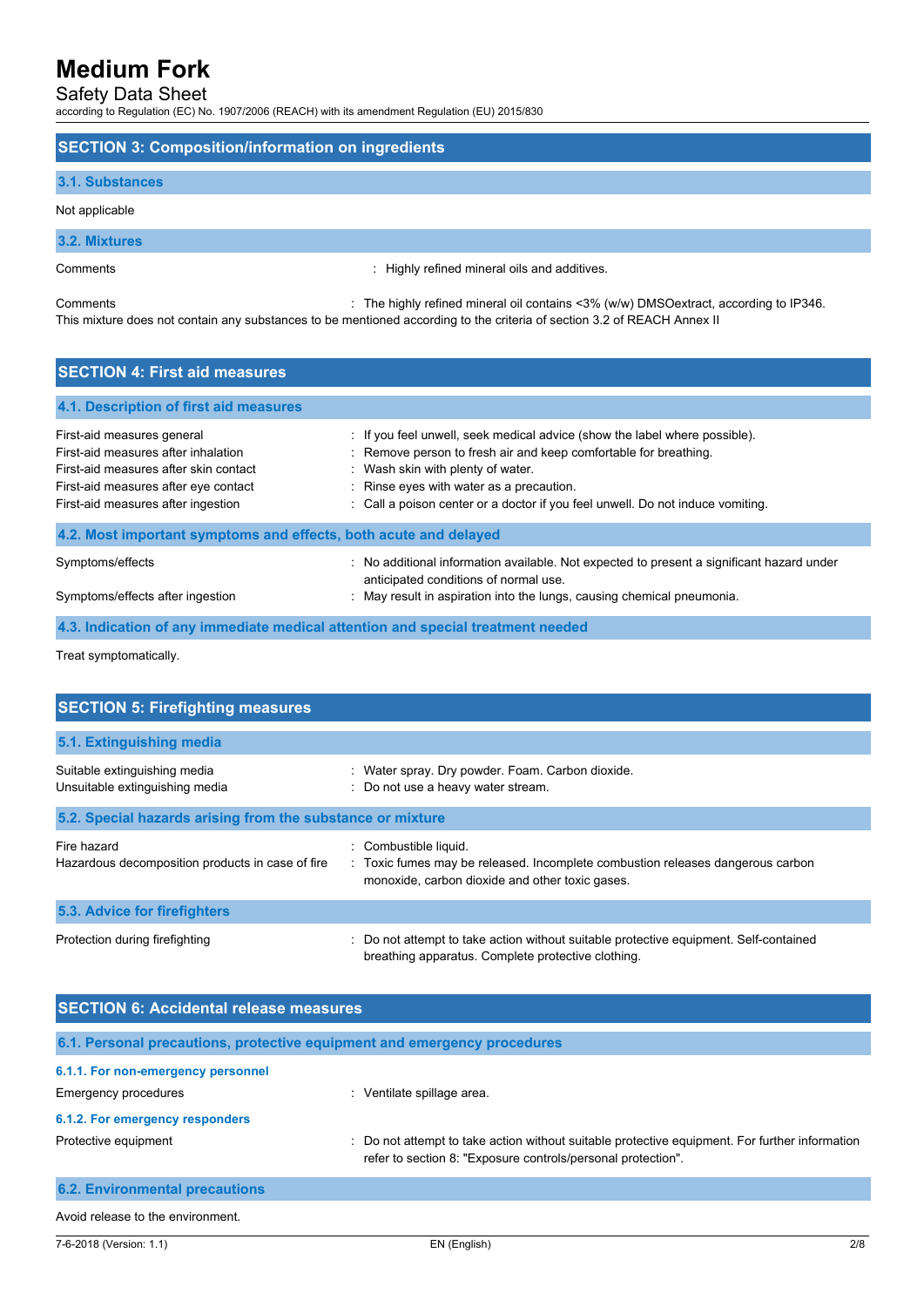### Safety Data Sheet

according to Regulation (EC) No. 1907/2006 (REACH) with its amendment Regulation (EU) 2015/830

| 6.3. Methods and material for containment and cleaning up |                                                                                                                                                                                                        |  |
|-----------------------------------------------------------|--------------------------------------------------------------------------------------------------------------------------------------------------------------------------------------------------------|--|
| Methods for cleaning up<br>Other information              | Take up liquid spill into absorbent material.<br>Dispose of materials or solid residues at an authorized site.                                                                                         |  |
| 6.4. Reference to other sections                          |                                                                                                                                                                                                        |  |
| For further information refer to section 13.              |                                                                                                                                                                                                        |  |
| <b>SECTION 7: Handling and storage</b>                    |                                                                                                                                                                                                        |  |
| 7.1. Precautions for safe handling                        |                                                                                                                                                                                                        |  |
| Precautions for safe handling<br>Hygiene measures         | Provide good ventilation in process area to prevent formation of vapour.<br>: Wash hands and other exposed areas with mild soap and water before eating, drinking or<br>smoking and when leaving work. |  |

| 7.2. Conditions for safe storage, including any incompatibilities |                                                                                                   |  |
|-------------------------------------------------------------------|---------------------------------------------------------------------------------------------------|--|
| Storage conditions                                                | : Keep container closed when not in use. Keep in a cool, well-ventilated place away from<br>heat. |  |
| Storage temperature                                               | : $0 - 40$ °C                                                                                     |  |
| 7.3. Specific end use(s)                                          |                                                                                                   |  |

No additional information available

| <b>SECTION 8: Exposure controls/personal protection</b>                                                                                                    |                                                       |  |
|------------------------------------------------------------------------------------------------------------------------------------------------------------|-------------------------------------------------------|--|
| 8.1. Control parameters                                                                                                                                    |                                                       |  |
| <b>Medium Fork</b>                                                                                                                                         |                                                       |  |
| <b>EU - Occupational Exposure Limits</b>                                                                                                                   |                                                       |  |
| Exposure limits/standards for materials that can be<br>formed when handling this product. When<br>mists/aerosols can occur the following is<br>recommended | 5 mg/m <sup>3</sup> - ACGIH TLV (inhalable fraction). |  |
| 8.2. Exposure controls                                                                                                                                     |                                                       |  |

#### **Appropriate engineering controls:**

Ensure good ventilation of the work station.

## **Materials for protective clothing:** Wear suitable protective clothing

| <b>Hand protection:</b>  |                      |                        |                |             |                   |
|--------------------------|----------------------|------------------------|----------------|-------------|-------------------|
| <b>Protective gloves</b> |                      |                        |                |             |                   |
| Type                     | Material             | Permeation             | Thickness (mm) | Penetration | <b>Standard</b>   |
| Reusable gloves          | Nitrile rubber (NBR) | $6$ ( $>$ 480 minutes) | $\geq 0.35$    |             | <b>EN ISO 374</b> |

| <b>Eye protection:</b> |            |                        |                 |
|------------------------|------------|------------------------|-----------------|
| Safety glasses         |            |                        |                 |
| Type                   | <b>Use</b> | <b>Characteristics</b> | <b>Standard</b> |
| Safety glasses         | Droplet    | clear                  | EN 166          |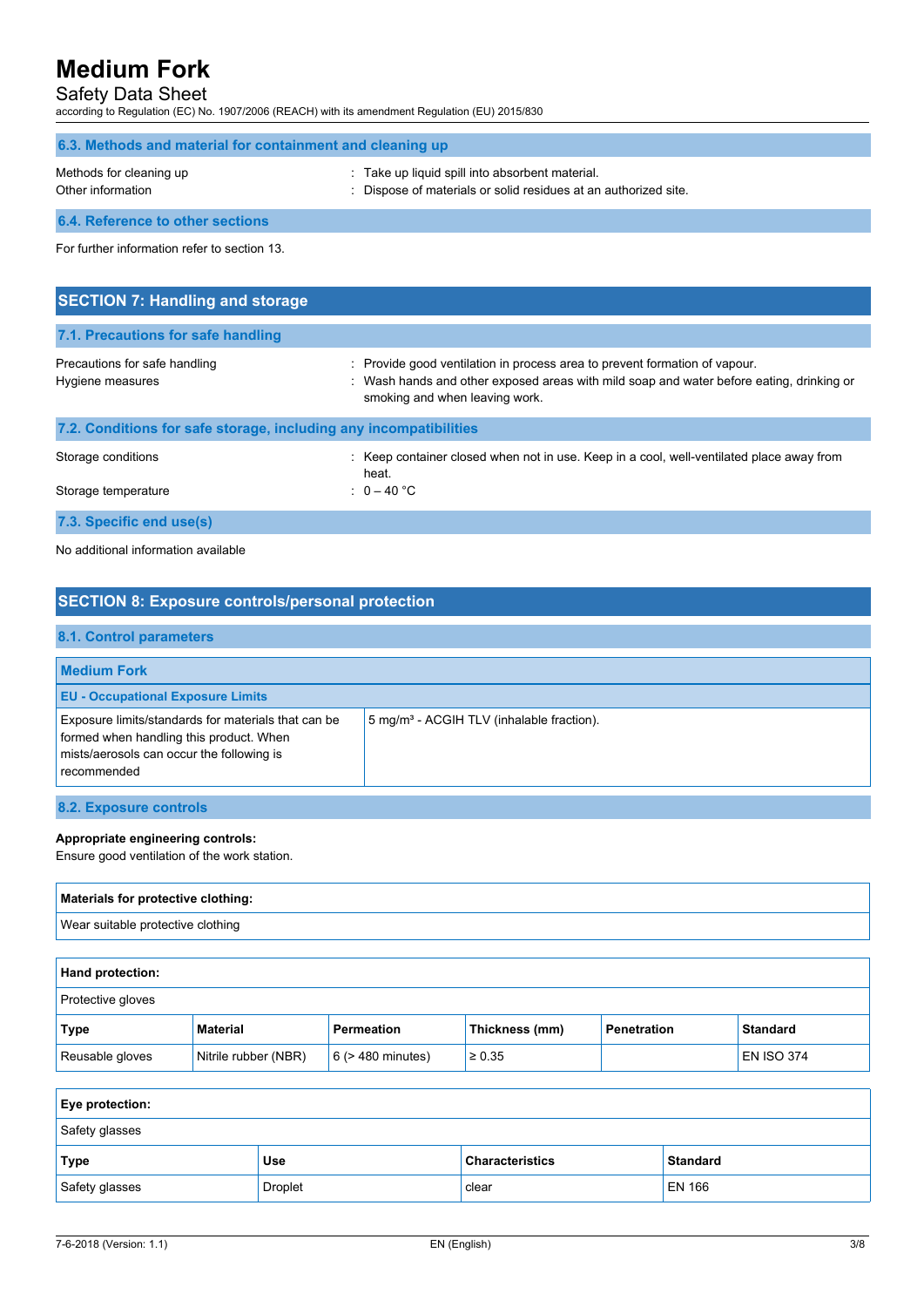## Safety Data Sheet

according to Regulation (EC) No. 1907/2006 (REACH) with its amendment Regulation (EU) 2015/830

#### **Skin and body protection:**

Wear suitable protective clothing

#### **Respiratory protection:**

In case of insufficient ventilation, wear suitable respiratory equipment

#### **Personal protective equipment symbol(s):**



#### **Environmental exposure controls:**

Avoid release to the environment.

| <b>SECTION 9: Physical and chemical properties</b>         |
|------------------------------------------------------------|
| 9.1. Information on basic physical and chemical properties |
| : Liquid                                                   |
| Yellow.                                                    |
| characteristic.                                            |
| No data available                                          |
| No data available                                          |
| No data available                                          |
| Not applicable                                             |
| $\therefore$ -30 °C - ASTM D5950 (pour point)              |
| No data available                                          |
| 205 °C - ASTM D92 (COC)                                    |
| No data available                                          |
| No data available                                          |
| Not applicable                                             |
| No data available                                          |
| No data available                                          |
| No data available                                          |
| 0,852 kg/l (15 °C) - ASTM D4052                            |
| Water: Practically not miscible.                           |
| No data available                                          |
| 32 mm <sup>2</sup> /s (40 °C) - ASTM D7279                 |
| No data available                                          |
| Presents no particular fire or explosion hazard.           |
| No data available                                          |
| No data available                                          |
|                                                            |

#### **9.2. Other information**

VOC content : 0 %

### **SECTION 10: Stability and reactivity**

### **10.1. Reactivity**

The product is non-reactive under normal conditions of use, storage and transport.

#### **10.2. Chemical stability**

Stable under normal conditions.

#### **10.3. Possibility of hazardous reactions**

No dangerous reactions known under normal conditions of use. Reacts violently with (strong) oxidizers.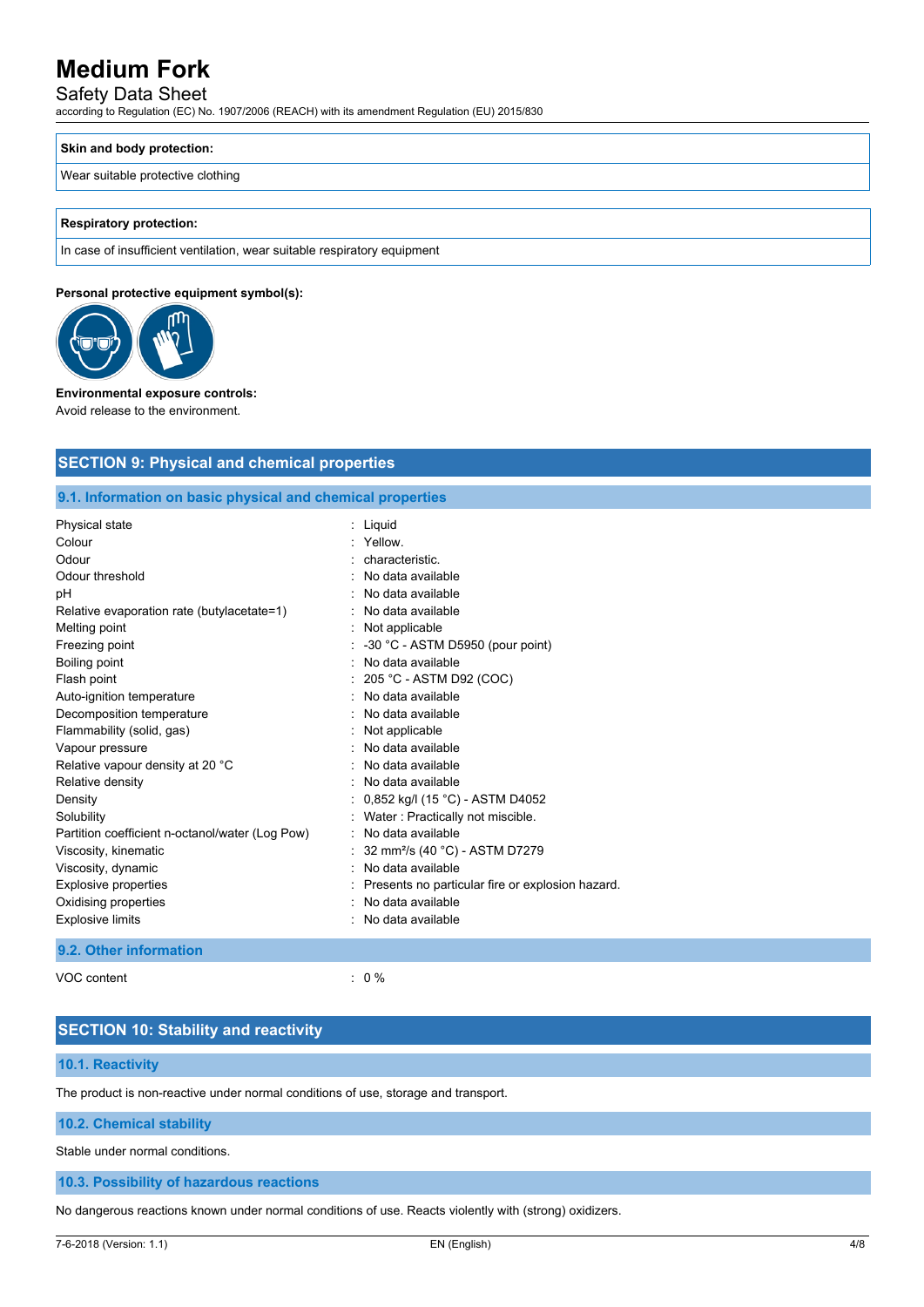### Safety Data Sheet

according to Regulation (EC) No. 1907/2006 (REACH) with its amendment Regulation (EU) 2015/830

#### **10.4. Conditions to avoid**

None under recommended storage and handling conditions (see section 7).

**10.5. Incompatible materials**

No additional information available

**10.6. Hazardous decomposition products**

No decomposition if stored normally.

### **SECTION 11: Toxicological information**

#### **11.1. Information on toxicological effects**

| Acute toxicity (oral)<br>Acute toxicity (dermal)<br>Acute toxicity (inhalation)                                                              | Not classified<br>Not classified<br>Not classified                                       |
|----------------------------------------------------------------------------------------------------------------------------------------------|------------------------------------------------------------------------------------------|
| Skin corrosion/irritation<br>Serious eye damage/irritation<br>Respiratory or skin sensitisation<br>Germ cell mutagenicity<br>Carcinogenicity | Not classified<br>Not classified<br>Not classified<br>Not classified<br>: Not classified |
| Reproductive toxicity                                                                                                                        | Not classified                                                                           |
| STOT-single exposure                                                                                                                         | Not classified                                                                           |
| STOT-repeated exposure                                                                                                                       | Not classified                                                                           |
| Aspiration hazard                                                                                                                            | Not classified                                                                           |
| <b>Medium Fork</b>                                                                                                                           |                                                                                          |

Viscosity, kinematic  $\vert$  32 mm<sup>2</sup>/s (40 °C) - ASTM D7279

## **SECTION 12: Ecological information 12.1. Toxicity** Ecology - general states of the product is not considered harmful to aquatic organisms nor to cause long-term adverse effects in the environment. Hazardous to the aquatic environment, short-term (acute) : Not classified Hazardous to the aquatic environment, long-term (chronic) : Not classified **12.2. Persistence and degradability** No additional information available **12.3. Bioaccumulative potential** No additional information available **12.4. Mobility in soil** No additional information available **12.5. Results of PBT and vPvB assessment**

No additional information available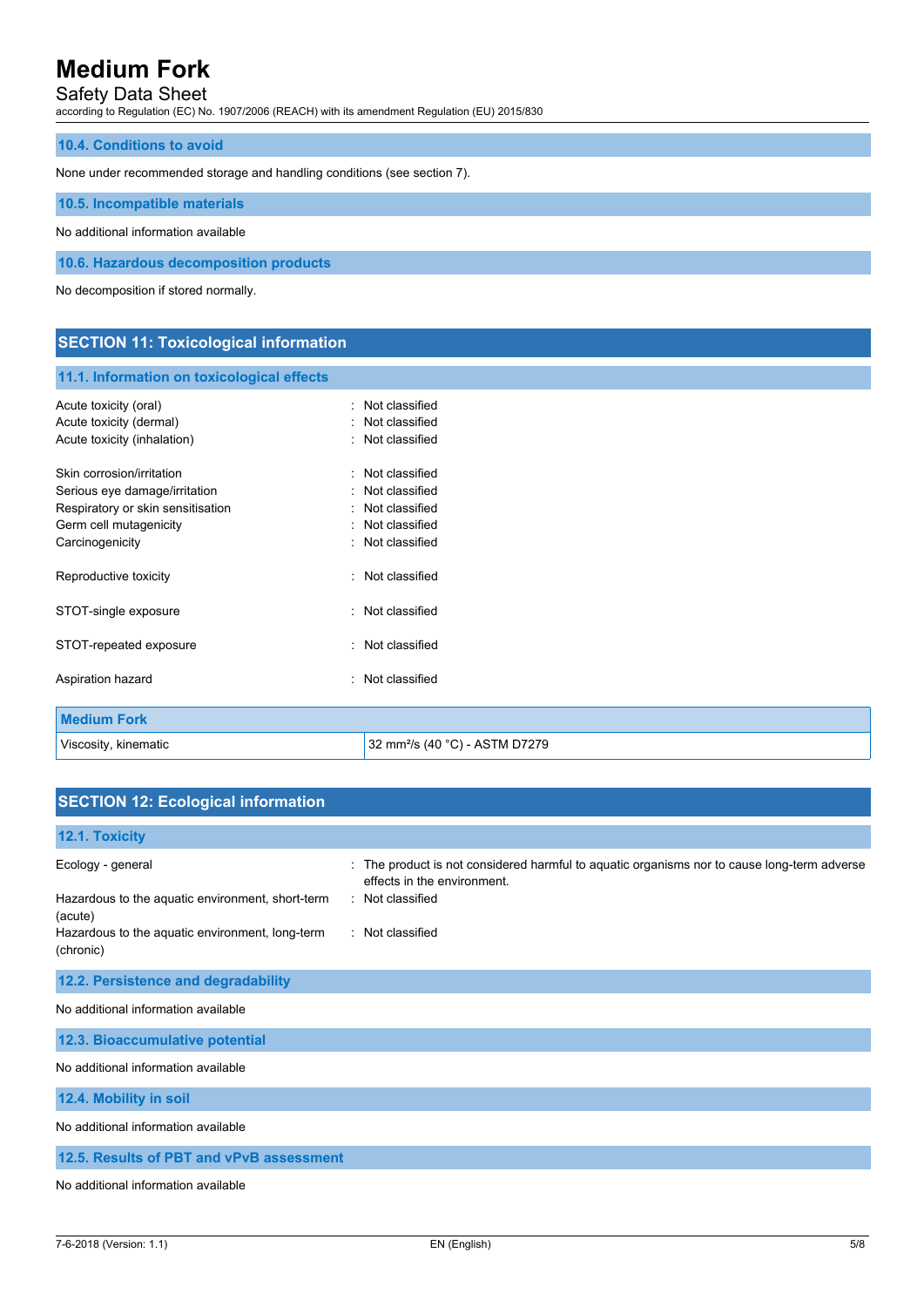Safety Data Sheet

according to Regulation (EC) No. 1907/2006 (REACH) with its amendment Regulation (EU) 2015/830

#### **12.6. Other adverse effects**

No additional information available

| <b>SECTION 13: Disposal considerations</b> |                                                                                                                                             |
|--------------------------------------------|---------------------------------------------------------------------------------------------------------------------------------------------|
| 13.1. Waste treatment methods              |                                                                                                                                             |
| Waste treatment methods                    | : Do not allow into drains or water courses. Dispose of contents/container in accordance with<br>licensed collector's sorting instructions. |

Product/Packaging disposal recommendations : Dispose in a safe manner in accordance with local/national regulations. European List of Waste (LoW) code : 13 01 10\* - mineral based non-chlorinated hydraulic oils

- 
- 
- **SECTION 14: Transport information**

| <b>ADR</b>                             | <b>IMDG</b>    | <b>IATA</b>    | <b>ADN</b>     | <b>RID</b>     |
|----------------------------------------|----------------|----------------|----------------|----------------|
|                                        |                |                |                |                |
| 14.1. UN number                        |                |                |                |                |
| Not applicable                         | Not applicable | Not applicable | Not applicable | Not applicable |
| 14.2. UN proper shipping name          |                |                |                |                |
| Not applicable                         | Not applicable | Not applicable | Not applicable | Not applicable |
| 14.3. Transport hazard class(es)       |                |                |                |                |
| Not applicable                         | Not applicable | Not applicable | Not applicable | Not applicable |
| 14.4. Packing group                    |                |                |                |                |
| Not applicable                         | Not applicable | Not applicable | Not applicable | Not applicable |
| 14.5. Environmental hazards            |                |                |                |                |
| Not applicable                         | Not applicable | Not applicable | Not applicable | Not applicable |
| No supplementary information available |                |                |                |                |

#### **14.6. Special precautions for user**

**Overland transport** Not applicable **Transport by sea** Not applicable **Air transport** Not applicable **Inland waterway transport** Not applicable **Rail transport** Not applicable

**14.7. Transport in bulk according to Annex II of Marpol and the IBC Code**

Not applicable

## **SECTION 15: Regulatory information**

**15.1. Safety, health and environmental regulations/legislation specific for the substance or mixture**

#### **15.1.1. EU-Regulations**

Contains no REACH substances with Annex XVII restrictions Contains no substance on the REACH candidate list Contains no REACH Annex XIV substances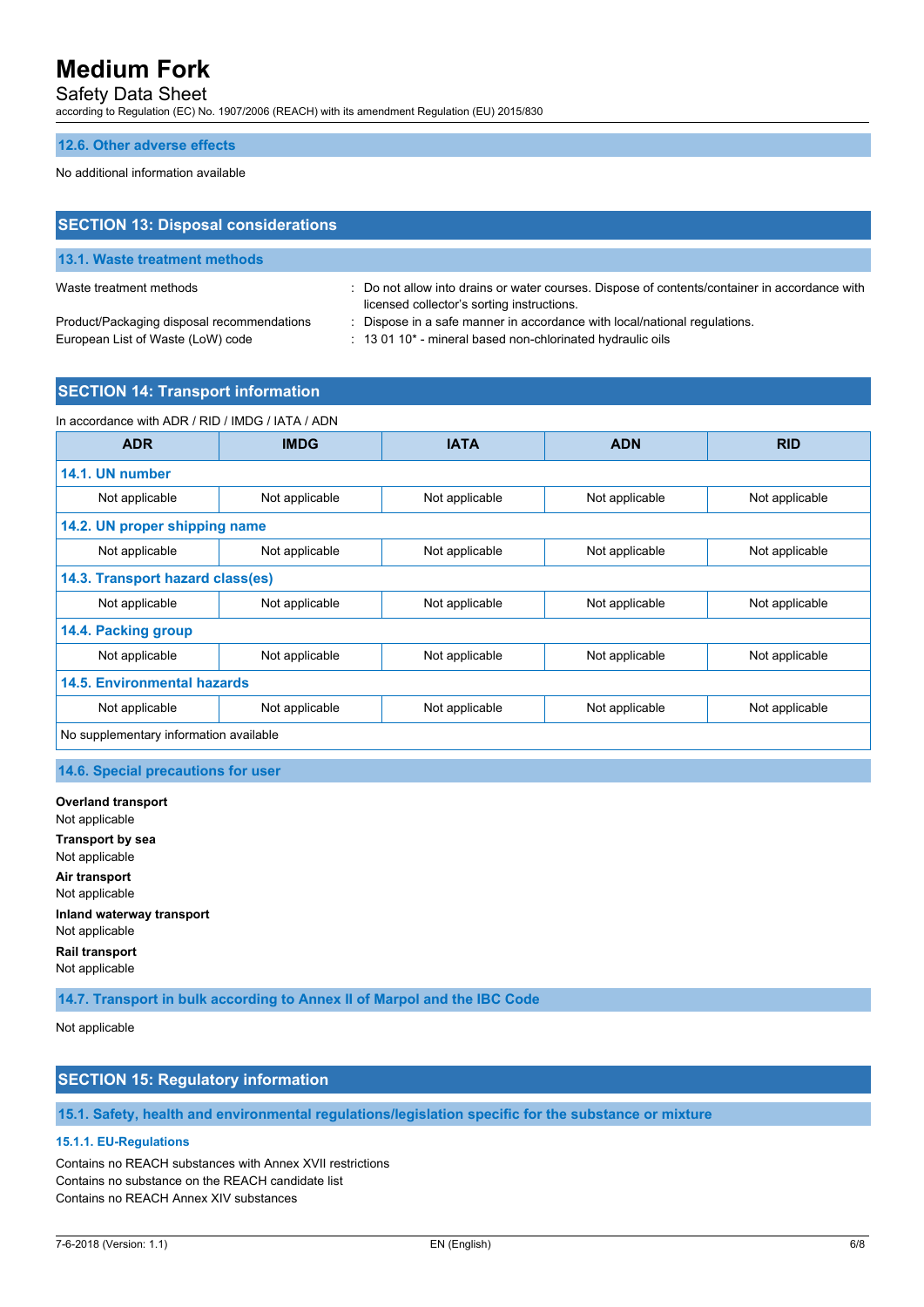## Safety Data Sheet

according to Regulation (EC) No. 1907/2006 (REACH) with its amendment Regulation (EU) 2015/830

Contains no substance subject to Regulation (EU) No 649/2012 of the European Parliament and of the Council of 4 July 2012 concerning the export and import of hazardous chemicals.

Contains no substance subject to Regulation (EU) No 2019/1021 of the European Parliament and of the Council of 20 June 2019 on persistent organic pollutants

VOC content : 0 %

#### **15.1.2. National regulations**

No additional information available

**15.2. Chemical safety assessment**

No chemical safety assessment has been carried out

## **SECTION 16: Other information**

| Indication of changes: |                     |               |                 |  |
|------------------------|---------------------|---------------|-----------------|--|
| Section                | <b>Changed item</b> | <b>Change</b> | <b>Comments</b> |  |
|                        | Issue date          | Modified      |                 |  |
| 1.1                    | Trade name          | Modified      |                 |  |

| Abbreviations and acronyms: |                                                                                                   |  |
|-----------------------------|---------------------------------------------------------------------------------------------------|--|
| <b>ADN</b>                  | European Agreement concerning the International Carriage of Dangerous Goods by Inland Waterways   |  |
| <b>ADR</b>                  | European Agreement concerning the International Carriage of Dangerous Goods by Road               |  |
| <b>ATE</b>                  | <b>Acute Toxicity Estimate</b>                                                                    |  |
| <b>BCF</b>                  | <b>Bioconcentration factor</b>                                                                    |  |
| <b>CLP</b>                  | Classification Labelling Packaging Regulation; Regulation (EC) No 1272/2008                       |  |
| <b>DMEL</b>                 | Derived Minimal Effect level                                                                      |  |
| <b>DNEL</b>                 | Derived-No Effect Level                                                                           |  |
| <b>EC50</b>                 | Median effective concentration                                                                    |  |
| <b>IARC</b>                 | International Agency for Research on Cancer                                                       |  |
| <b>IATA</b>                 | International Air Transport Association                                                           |  |
| <b>IMDG</b>                 | International Maritime Dangerous Goods                                                            |  |
| <b>LC50</b>                 | Median lethal concentration                                                                       |  |
| LD50                        | Median lethal dose                                                                                |  |
| LOAEL                       | Lowest Observed Adverse Effect Level                                                              |  |
| <b>NOAEC</b>                | No-Observed Adverse Effect Concentration                                                          |  |
| <b>NOAEL</b>                | No-Observed Adverse Effect Level                                                                  |  |
| <b>NOEC</b>                 | No-Observed Effect Concentration                                                                  |  |
| <b>OECD</b>                 | Organisation for Economic Co-operation and Development                                            |  |
| PBT                         | Persistent Bioaccumulative Toxic                                                                  |  |
| PNEC                        | <b>Predicted No-Effect Concentration</b>                                                          |  |
| <b>REACH</b>                | Registration, Evaluation, Authorisation and Restriction of Chemicals Regulation (EC) No 1907/2006 |  |
| <b>RID</b>                  | Regulations concerning the International Carriage of Dangerous Goods by Rail                      |  |
| vPvB                        | Very Persistent and Very Bioaccumulative                                                          |  |

SDS EU (REACH Annex II)